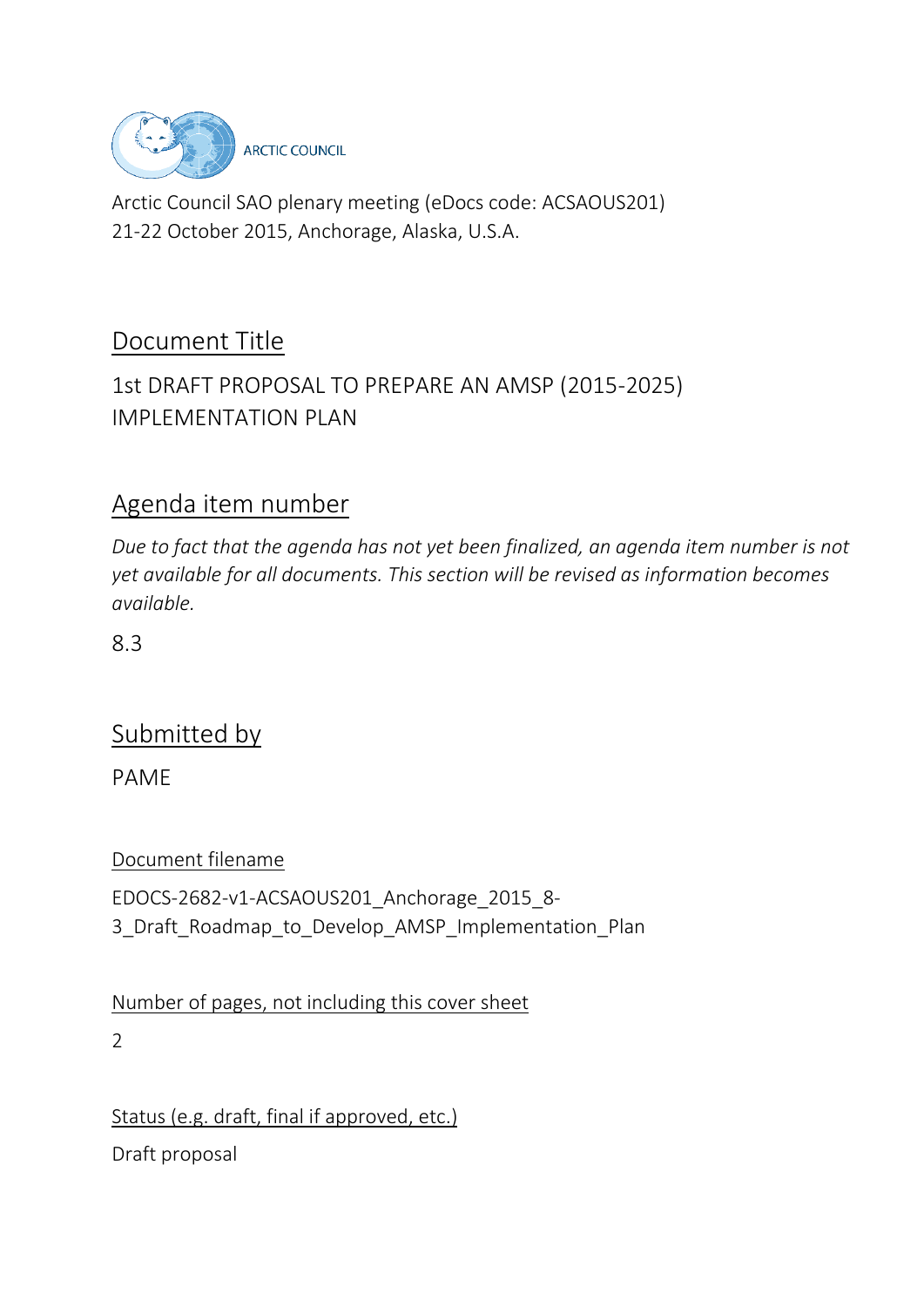# **1 st DRAFT PROPOSAL TO PREPARE AN AMSP (2015- 2025) IMPLEMENTATION PLAN**

### PROCESS, TIMELINE AND OUTLINE

#### **Introduction**

The aim of the development of a plan of Implementation for the AMSP 2015-2025 forty strategic actions is to provide a structured approach that tracks follow-up activities (new and ongoing) in close coordination and cooperation with other Arctic Council working groups with overall guidance from the SAOs.

#### **Roadmap for the development of the AMSP Implementation Plan**

- 1. Analyze each strategic action and identify ongoing activities/projects/tasks.
- 2. Identify gaps and needs (by PAME, by other Arctic Council working groups, by other processes).
- 3. Propose future implementation options/projects (these are tentative and subject to the Arctic Council direction and respective chairmanship priorities).
- 4. Review options and develop outline of activities as relevant.
- 5. Inclusion in PAMEs biennial work plans and other Arctic Council working groups work plans as relevant.
- 6. Set priorities based on:
	- a. New and emerging knowledge affecting the Arctic marine environment (focusing on conservation and the sustainable use of the Arctic marine environment that supports environmental, sociocultural, and economic values).
	- b. Circumpolar Arctic perspective.
	- c. Key finding and recommendations of ongoing or new studies by the Arctic Council working groups and others.
	- d. Setting of priorities will be revisited and feedback provided as required.

#### **Main activities and Timeline**

| Development of the AMSP 2015-2025 implementation plan                                                                                                                                |                 |  |
|--------------------------------------------------------------------------------------------------------------------------------------------------------------------------------------|-----------------|--|
| <b>Activities</b>                                                                                                                                                                    | <b>Timeline</b> |  |
| Prepare and send out for review $1st$ draft roadmap for the development of the<br>AMSP Implementation Plan and the AMSP matrix (Annexes I and II) in<br>preparation for PME II-2015. | 18 Aug 2015     |  |
| Review proposed process and submit comments at PAME II-2015.                                                                                                                         | 15-17 Sep 2015  |  |
| Revise the implementation proposal (including Annexes I and II) based on<br>comments received and send out 2 <sup>nd</sup> draft to PAME and other Arctic Council                    | $2nd$ Oct 2015  |  |